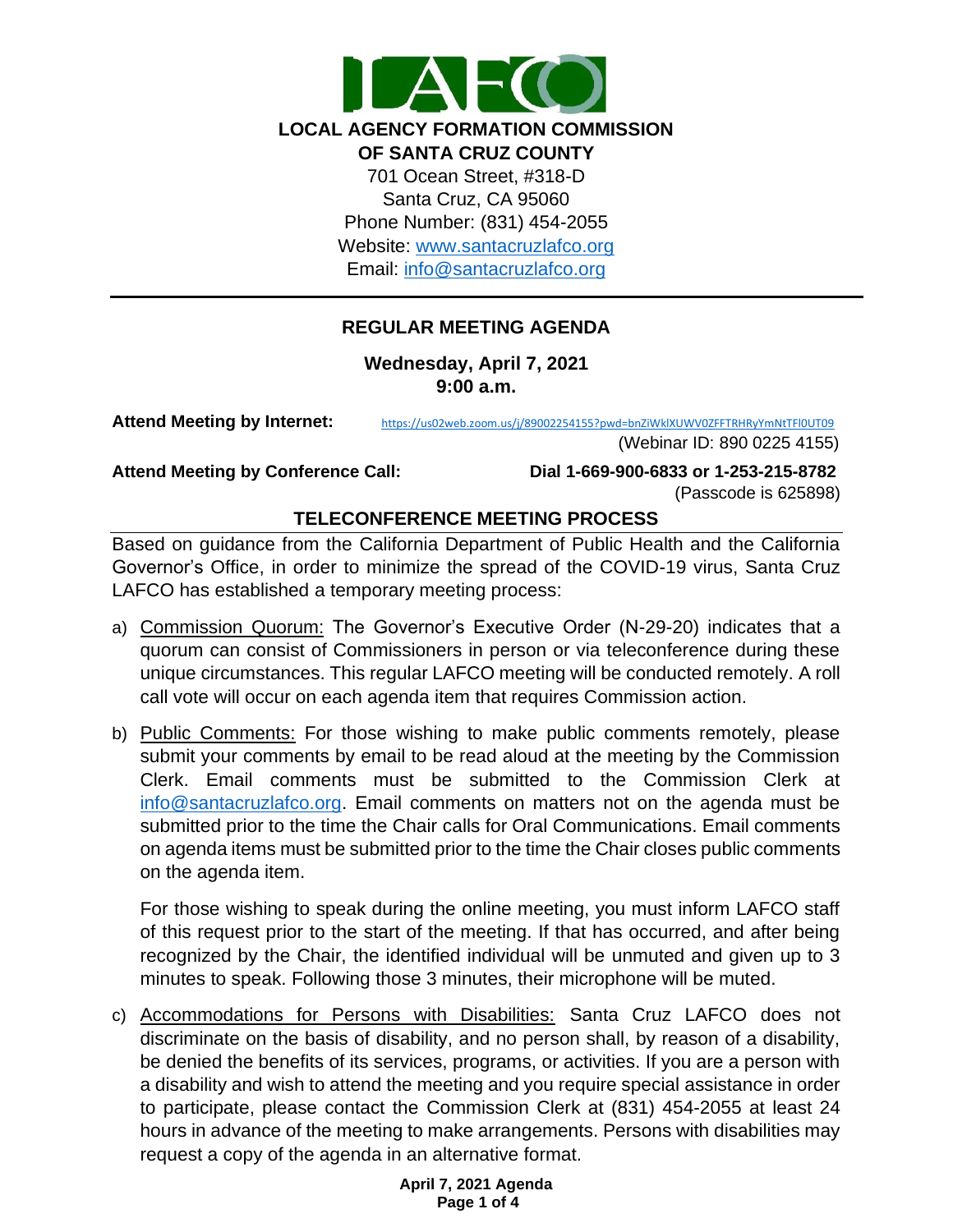# **1. ROLL CALL**

# **2. EXECUTIVE OFFICER'S MESSAGE**

The Executive Officer may make brief announcements in the form of a written report or verbal update, and may not require Commission action.

## **a. Remote Meeting Protocol**

The Commission will receive an update on the ongoing remote meeting process.

Recommended Action: No action required; Informational item only.

## **3. [ADOPTION OF MINUTES](https://www.santacruzlafco.org/wp-content/uploads/2021/04/3.0-Draft-Minutes-March-LAFCO-Meeting.pdf)**

The Commission will consider approving the minutes from the March 3, 2021 Regular LAFCO Meeting.

Recommended Action: Approve the minutes as presented with any desired changes.

# **4. ORAL COMMUNICATIONS**

This is an opportunity for members of the public to address the Commission on items not on the agenda, provided that the subject matter is within the jurisdiction of the Commission and that no action may be taken on an off-agenda item(s) unless authorized by law.

# **5. PUBLIC HEARINGS**

Public hearing items require expanded public notification per provisions in State law, directives of the Commission, or are those voluntarily placed by the Executive Officer to facilitate broader discussion.

# **a. "Pippin Way / Bellflower Way [Extraterritorial Service Agreement"](https://www.santacruzlafco.org/wp-content/uploads/2021/03/5a.0-ESA-21-06-Scotts-Valley-Staff-Report_3.pdf)**

The Commission will consider the extraterritorial service request to receive sewer service from the City of Scotts Valley under Government Code Section 56133.

Recommended Action: Adopt the draft resolution (No. 2021-08) approving the extraterritorial service agreement involving the City of Scotts Valley.

### **b. [Draft Budget for Fiscal Year 2021-22](https://www.santacruzlafco.org/wp-content/uploads/2021/03/5b.0-Draft-Budget-Staff-Report.pdf)**

The Commission will consider the adoption of a draft budget for the upcoming year.

Recommended Action: Adopt the draft resolution (No. 2021-09) approving the draft budget for Fiscal Year 2021-22.

# **6. OTHER BUSINESS**

Other business items involve administrative, budgetary, legislative, or personnel matters and may or may not be subject to public hearings.

# **a. [Legislative Update](https://www.santacruzlafco.org/wp-content/uploads/2021/03/6a.0-Leg-Update-Staff-Report.pdf)**

The Commission will receive a status update on LAFCO-related legislation.

Recommended Action: Take a "Support" position on AB 1581 and direct the Executive Officer to submit a letter to the bill's author declaring the Commission's position.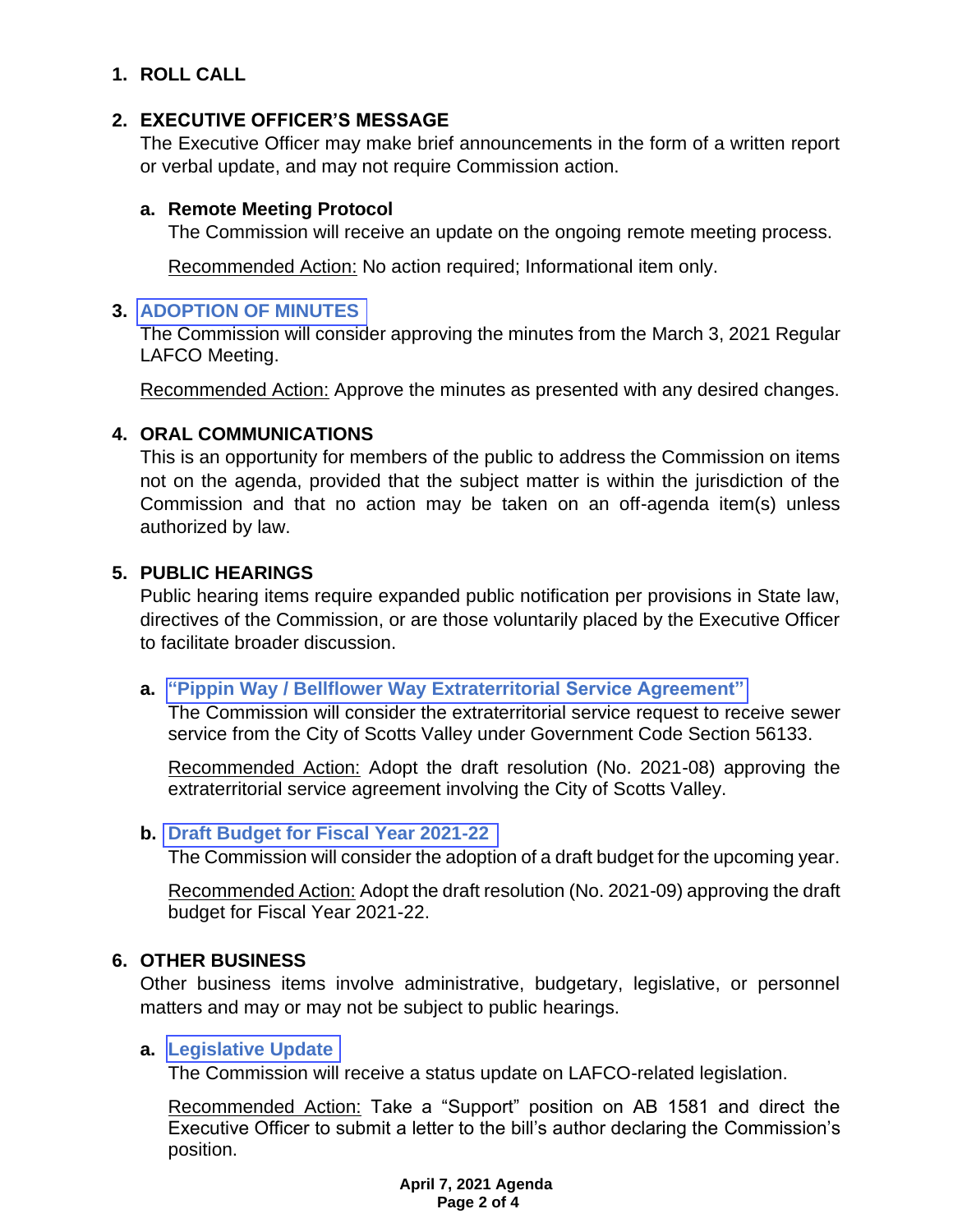## **b. [Resolution of Appreciation for Commission Clerk Debra Means](https://www.santacruzlafco.org/wp-content/uploads/2021/03/6b.0-Debra-Means-Staff-Report.pdf)**

The Commission will consider the adoption of a resolution of appreciation for Debra Means' 19 years of service with LAFCO.

Recommended Action: Adopt the draft resolution (No. 2021-10) extending the Commission's appreciation for Ms. Means' distinguished public service.

### **7. WRITTEN CORRESPONDENCE**

LAFCO staff receives written correspondence and other materials on occasion that may or may not be related to a specific agenda item. Any correspondence presented to the Commission will also be made available to the general public. Any written correspondence distributed to the Commission less than 72 hours prior to the meeting will be made available for inspection at the hearing and posted on LAFCO's website.

## **8. PRESS ARTICLES**

LAFCO staff monitors newspapers, publications, and other media outlets for any news affecting local cities, districts, and communities in Santa Cruz County. Articles are presented to the Commission on a periodic basis.

## **a. [Press Articles during the Months of February and March](https://www.santacruzlafco.org/wp-content/uploads/2021/03/8a.0-Press-Articles-Staff-Report.pdf)**

The Commission will receive an update on recent LAFCO-related news occurring around the county and throughout California.

Recommended Action: No action required; Informational item only.

# **9. COMMISSIONERS' BUSINESS**

This is an opportunity for Commissioners to comment briefly on issues not listed on the agenda, provided that the subject matter is within the jurisdiction of the Commission. No discussion or action may occur or be taken, except to place the item on a future agency if approved by Commission majority. The public may address the Commission on these informational matters.

# **10. LEGAL COUNSEL'S REPORT**

LAFCO's Legal Counsel may make brief announcements in the form of a written report or verbal update, and may not require Commission action.

# **11. ADJOURNMENT**

LAFCO's next regular meeting is scheduled for Wednesday, May 5, 2021 at 9:00 a.m.